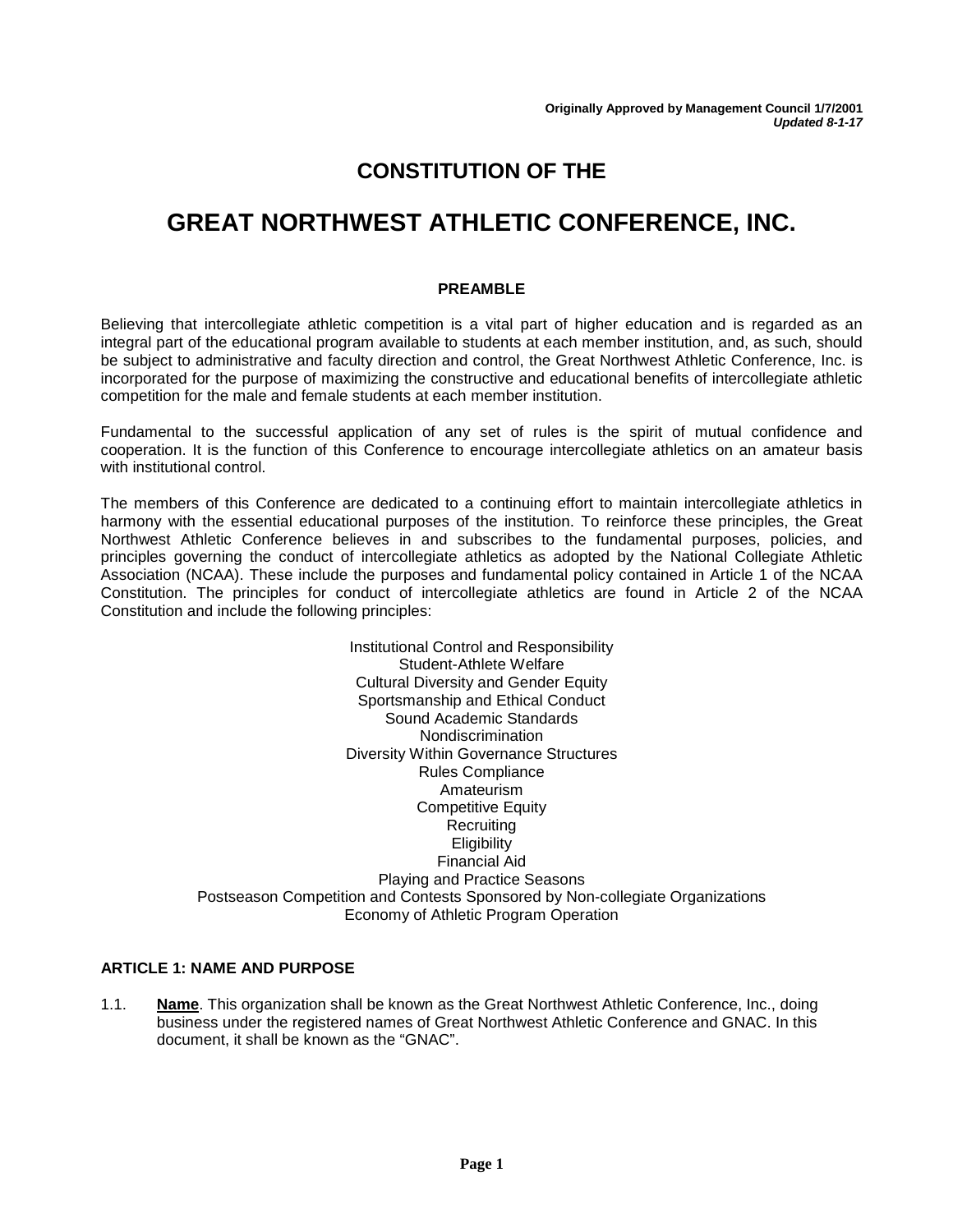## 1.2. **Purpose**.

- 1.2.1 The GNAC (the "Corporation") is organized to control and regulate intercollegiate athletics as institutional activities; to encourage sound academic practices for student-athletes; to establish harmonious intercollegiate relationships among member institutions; to promote and develop the sports it sponsors; and to give college student-athletes the opportunity to compete at a high level, including competing for National Collegiate Athletic Association (NCAA) championships.
- 1.2.2 The GNAC shall promote mutual trust and friendly intercollegiate relations between member institutions.
- 1.2.3 The GNAC shall provide a forum in which the representatives of the member institutions will meet periodically for the discussion of mutual problems, the elimination of misunderstandings, the exchange of information, and the establishment of policies and procedures for athletic competition among the members under the same administrative and faculty control as that which exists in their other educational programs.
- 1.2.4 The GNAC shall provide leadership in the development of each of the sports it sponsors, provide a voice for the development of public attitudes toward athletics programs, and address the future needs of members' athletic programs in a spirit of cooperation and mutual benefit.
- 1.2.5 This organization is organized exclusively for charitable, religious. Educational and scientific purposes, including for such purposes, the making of distributions to organizations that qualify as exempt organizations under Section 501 (c) (3) of the Internal Revenue Code, or corresponding section of any future federal tax code. [**Paragraph added 10/04]**

#### **ARTICLE 2. MEMBERSHIP**

#### 2.1. **Conditions of Membership**.

- 2.1.1. Membership shall be limited to four-year colleges or universities, each of which must at all times be a Division II member of the NCAA, and in each of which there must be at all times institutional control (pursuant to NCAA Constitution 6.1.2.1) over policy governing the conduct of intercollegiate athletics, which shall include:
	- (a) Enforcement of academic standards set by the institution and the GNAC;
	- (b) Enforcement of institution and GNAC regulations concerning recruiting and providing financial aid to student-athletes;
- 2.1.2. Membership is subject to the written approval of the chief executive officer of member institutions. As a condition of membership, each member agrees to comply with the Articles of Incorporation, Constitution, Bylaws, and Sports Regulations of the GNAC, and each member agrees to be bound by the NCAA Division II regulations in the conduct of its intercollegiate athletic programs.
- 2.1.3. Agreements evidencing membership in the GNAC shall be such form as shall be determined by the CEO Board. These shall be signed by an authorized representative of each member institution on behalf of the institution, and by the Commissioner or by such other officers authorized by the law and by the CEO Board to do so, on behalf of the GNAC.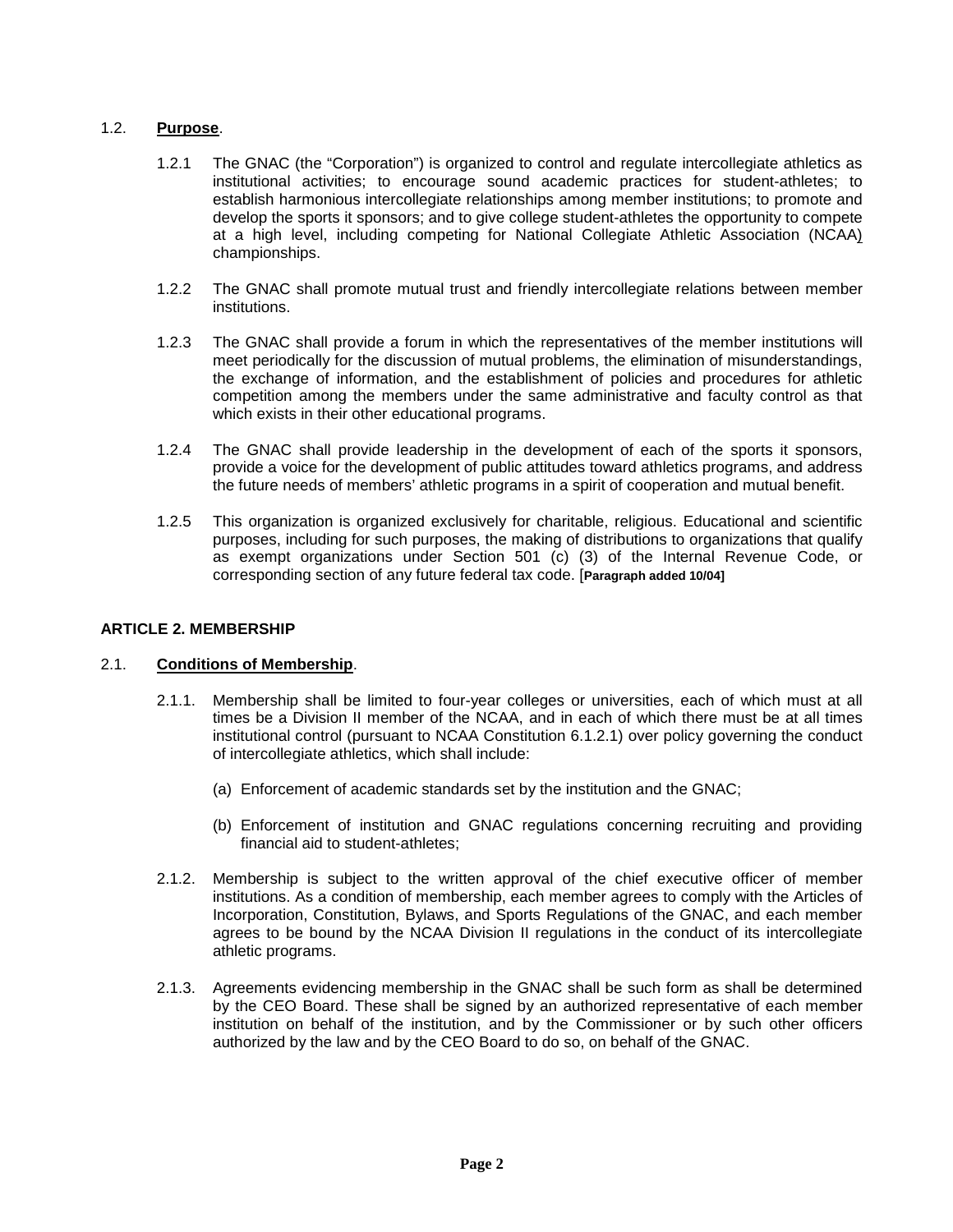## 2.2. **Members**.

2.2.1. **Active Members of the GNAC**. The GNAC membership includes the following current institutions:

\*University of Alaska Anchorage \*University of Alaska Fairbanks \*Central Washington University Concordia University Montana State University Billings (joined July 1, 2007) \*Northwest Nazarene University \*Saint Martin's University \*Seattle Pacific University Simon Fraser (joined July 1, 2010) \*Western Oregon University \*Western Washington University

\*Indicates Charter member

**(Note:** Humboldt State was a member from July 1, 2001 to June 30, 2006. Seattle University was a member from July 1, 2001 to June 30, 2008).

## 2.3. **Achieving Membership**.

- 2.3.1. **New Member**. New members meeting the qualification set forth in 2.1.1. (Conditions of Membership) may be admitted upon written application submitted to the Commissioner, providing that such written application is also filed with the appropriate institutional representative of each current member institution, and providing that at least two-thirds of the current members of the CEO Board approve the admission of the applicant institution to membership in the GNAC. Written application for membership shall be received not less than 21 days prior to the vote on that application.
- 2.3.2. **Affiliate Status**. The CEO Board shall have the authority to grant an institution meeting the qualifications of 2.1.1. (Conditions of Membership) an affiliation with the GNAC under such terms, conditions, and limitations as may be approved. An institution desiring such affiliation shall make application to the Commissioner, and shall file such written application with the appropriate institutional representative of each current member institution; written application for affiliate status shall be received not less than 21 days prior to the vote of the CEO Board on that application. Affiliation is granted providing that at least two-thirds of the current members approve the admission of the applicant institution to affiliate status in the GNAC.
- 2.3.3. **Temporary Affiliate Status**. The CEO Board shall have the authority to grant an institution meeting the qualifications of 2.1.1. (Conditions of Membership) a temporary affiliation with the GNAC under such terms, conditions, and limitations as may be approved. An institution desiring such affiliation shall make application to the Commissioner, and shall file such written application with the appropriate institutional representative of each current member institution; written application for affiliate status shall be received not less than 21 days prior to the vote of the CEO Board on that application. Temporary affiliation is granted providing that at least twothirds of the current members approve the admission of the applicant institution to affiliate status in the GNAC. **[Paragraph added 5/13]**
- 2.4. **Sanctions**. A member institution or affiliate institution may be placed on probation, suspended, or expelled for violation of the Articles of Incorporation, Constitution, Bylaws, or Sports Regulations of the GNAC. Such disciplinary action requires a two-thirds vote of the CEO Board (for purposes of this provision, the offending institution shall not be counted). Expulsion shall mean complete severance from the GNAC; suspension shall mean temporary severance from the GNAC under conditions specified by the Management Council; and probation shall mean restricted participation in the GNAC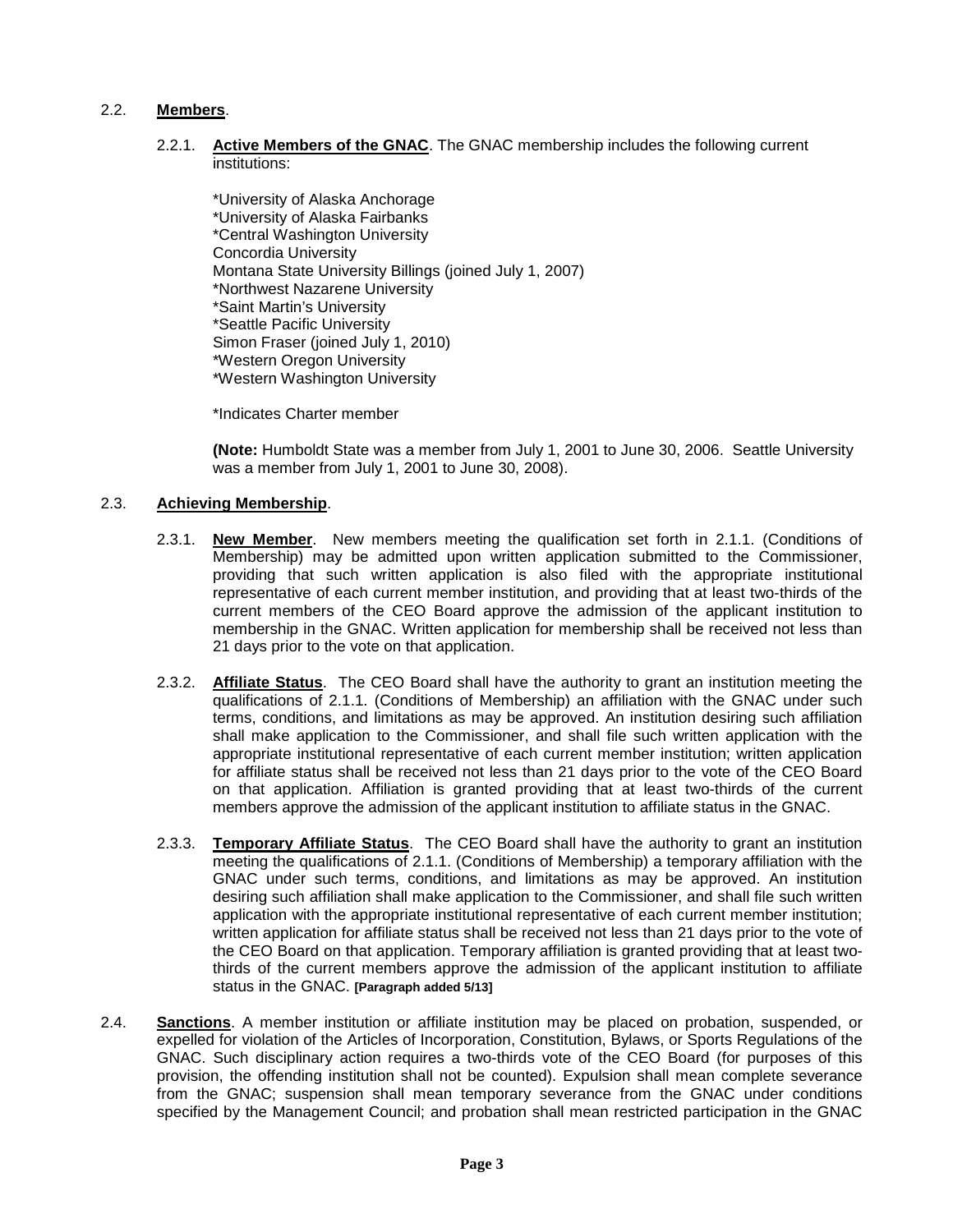under conditions specified by the Management Council. A member institution shall not be entitled to receive any distribution from the GNAC after the expulsion of the member from the GNAC.

## 2.5. **Membership Contributions**.

- **2.5.1 New Member Contribution**. As a condition of membership, each newly admitted institution shall contribute to the Operating Fund a membership fee equal to two (2) years dues plus one equal share of the conference cash reserve as determined at the end of the previous fiscal year. New members shall share in any distribution from, or contributions to, the Operating Fund one year after their admission as full members. **(Revised 4/06; 05/08).**
- 2.5.2 **Affiliate Contribution**. As a condition of affiliation with the GNAC (as authorized in section 2.3.2), each newly affiliated institution shall contribute to the Operating Fund an affiliation fee that shall be established in each case by the CEO Board upon the advice of the Management Council and the Commissioner. Unless otherwise provided by the Management Council, affiliates of the GNAC shall not share in any distribution from the Operating Fund.

## 2.6. **Resignation of Membership**.

- 2.6.1. **Resignation of Full Member**. A current member institution (as of Jan. 1, 2008), which is in good standing with the conference, may resign its membership in the GNAC upon written notice which shall be submitted to the Commissioner and the Chair of the CEO Board. Upon the timely termination of membership, the withdrawing institution shall not receive a proportionate share of the fund balance of the GNAC (**Revised 10/04; 5/08; New sections 2.6.1 a, b and c added 5/08**).
	- a) If written notice is received at least two full years (24 months) prior to the effective date of the resignation, there shall be no penalty.
	- b) If written notice is received at least one full year (12 months) but less than two full years (24 months) prior to the effective date of the resignation, the withdrawing institution shall pay a penalty of one years dues.
	- c) If written notice is received less than one full year (12 months) prior to the effective date of the resignation, the withdrawing institution shall pay a penalty of two years dues.
- 2.6.2 **Resignation of New Member**. A new member admitted to the GNAC after Jan. 1, 2008, may resign its membership in the GNAC upon written notice which shall be submitted to the Commissioner and the Chair of the CEO Board under the following conditions.
	- a) If the new member resigns during the first eight years of membership, it shall play a penalty equal to eight times the current dues.
	- b) After the new member completes eight full years of membership, the new member may resign under conditions outlined in 2.6.1. **Note**: The intent of this Article is to require new members to compete 10 full-seasons in the conference before being eligible to withdraw without a penalty.
- 2.6.3 **Resignation or Termination of Affiliate Status.** Institutions affiliated with the GNAC under provisions 2.3.2 may resign from the affiliation by submitting to the Commissioner and to the President of the Management Council written notice of termination of such affiliation at least 12 months prior to the start of the competition season(s) for which such termination would become effective. The CEO Board will annually review all such affiliations and may terminate any such affiliation by vote of at least two-thirds of the CEO Board, providing that the affiliated institution receive notice of such termination at least 12 months prior to the start of the competitive season(s) for which the termination will become effective. Unless otherwise provided by the CEO Board, no termination of affiliate status shall involve payments by the affiliated institution to the GNAC or disbursements to such institution by the GNAC.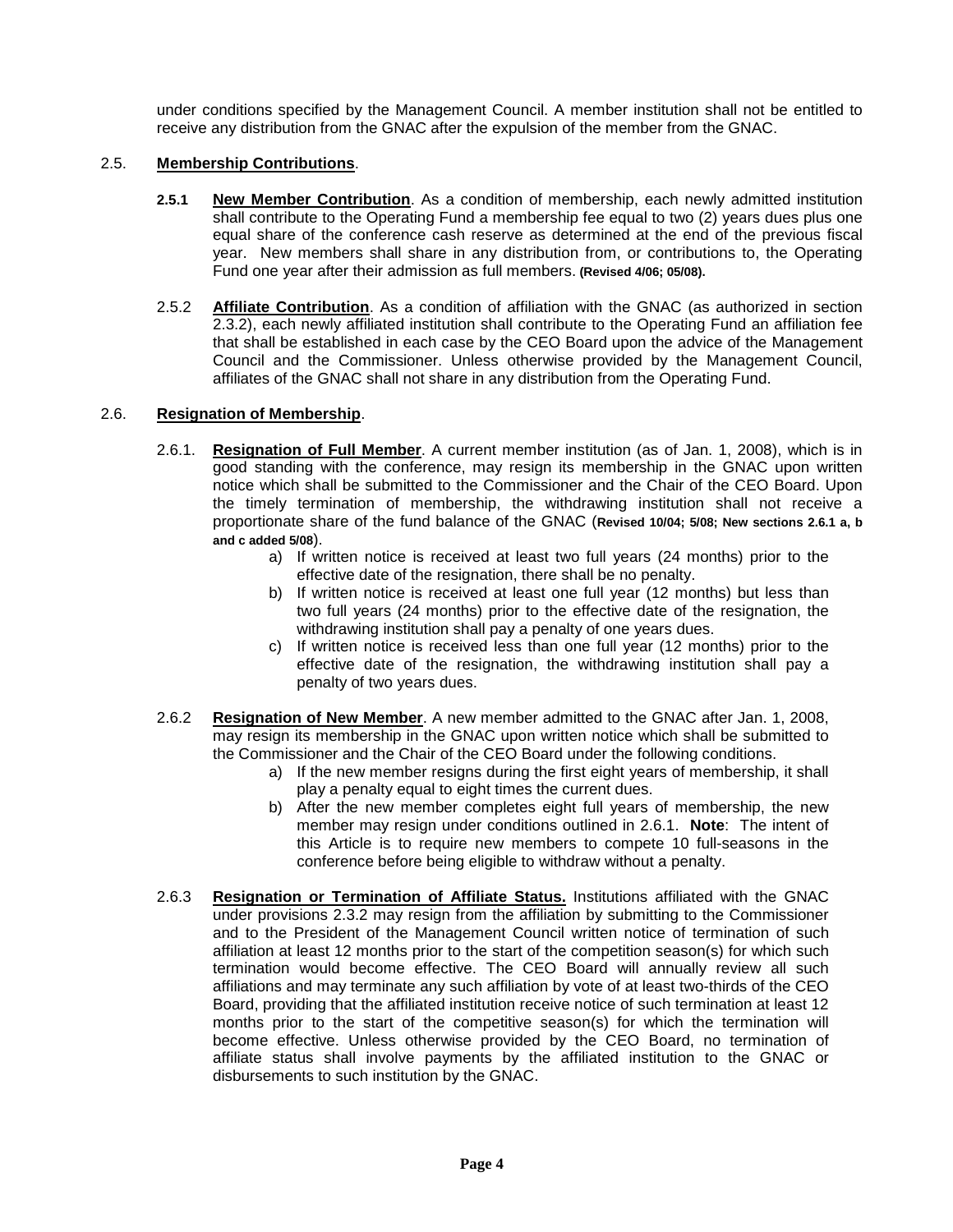- 2.6.4 **Termination of Temporary Affiliate Status**. Institutions with temporary affiliate status are not guaranteed 12 month's termination notice of their affiliate status. **[Paragraph added 5/13]**
- 2.7. **Dissolution**. In the event of a voluntary dissolution, the assets of the corporation will be distributed as follows:

Any fund or other assets to which the Great Northwest Athletic Conference holds title shall be distributed, after all liabilities of the GNAC have been settled, in equal shares among the institutions who are members at the time when action is taken to dissolve the corporation, as long as each member is then a tax exempt organization pursuant to Section 501(c)(3). **(Revised 10/04)**

## **ARTICLE 3. ORGANIZATION**

## 3.1. **Governance of the GNAC**

Final responsibility for and ultimate oversight of GNAC governance is vested in the Chief Executive Officer (CEO) Board. The CEO Board confers authority for operations and administration upon the Management Council and a Conference Commissioner.

## 3.2. **CEO Board**

- **3.2.1 Membership.** The chief executive officers of all member institutions of the GNAC shall constitute the CEO Board. The Commissioner shall serve in an advisory capacity without vote. Only CEOs have voting rights.
- 3.2.2. **Powers and Responsibilities of the CEO Board.** Among the Management Council actions that require review and ratification by the CEO Board are:
	- a) Amendments to the Constitution
	- b) Change in the number of members
	- c) Budget of the GNAC
	- d) Amendments to the GNAC financial distribution regulations
	- e) Selection and employment of the GNAC Commissioner/GNAC Staff
	- f) Location of the GNAC Office
	- g) Approval or repeal of legislation or policy, regulation or activity
	- h) Other such actions as prescribed by bylaw
- 3.2.3. **Chair of the CEO Board**. The Chair of the CEO Board shall rotate among the members as provided in the appendix. In the absence of the chair, the chair of the meeting will be the past chair. In the absence of the past chair, the vice chair shall conduct the meeting.
- 3.2.4. **Meetings of the CEO Board.** The CEO Board shall hold at least one regular meeting per year.
- 3.2.5. **Quorum**. A majority of members of the Board in attendance at a meeting shall constitute a quorum.

#### 3.3. **Management Council**.

3.3.1. **Membership**. The voting members of the Management Council shall be the Director of Athletics or his/her designee representing each member institution. Each institution shall have one vote. Serving as ex-officio non-voting members on the Management Council shall be the Chair of the CEO Board, a Faculty Athletics Representative (FAR), a Senior Woman Administrator (SWA), a student-athlete, and the Commissioner.

#### 3.3.2. **Powers and Responsibilities of the Management Council**: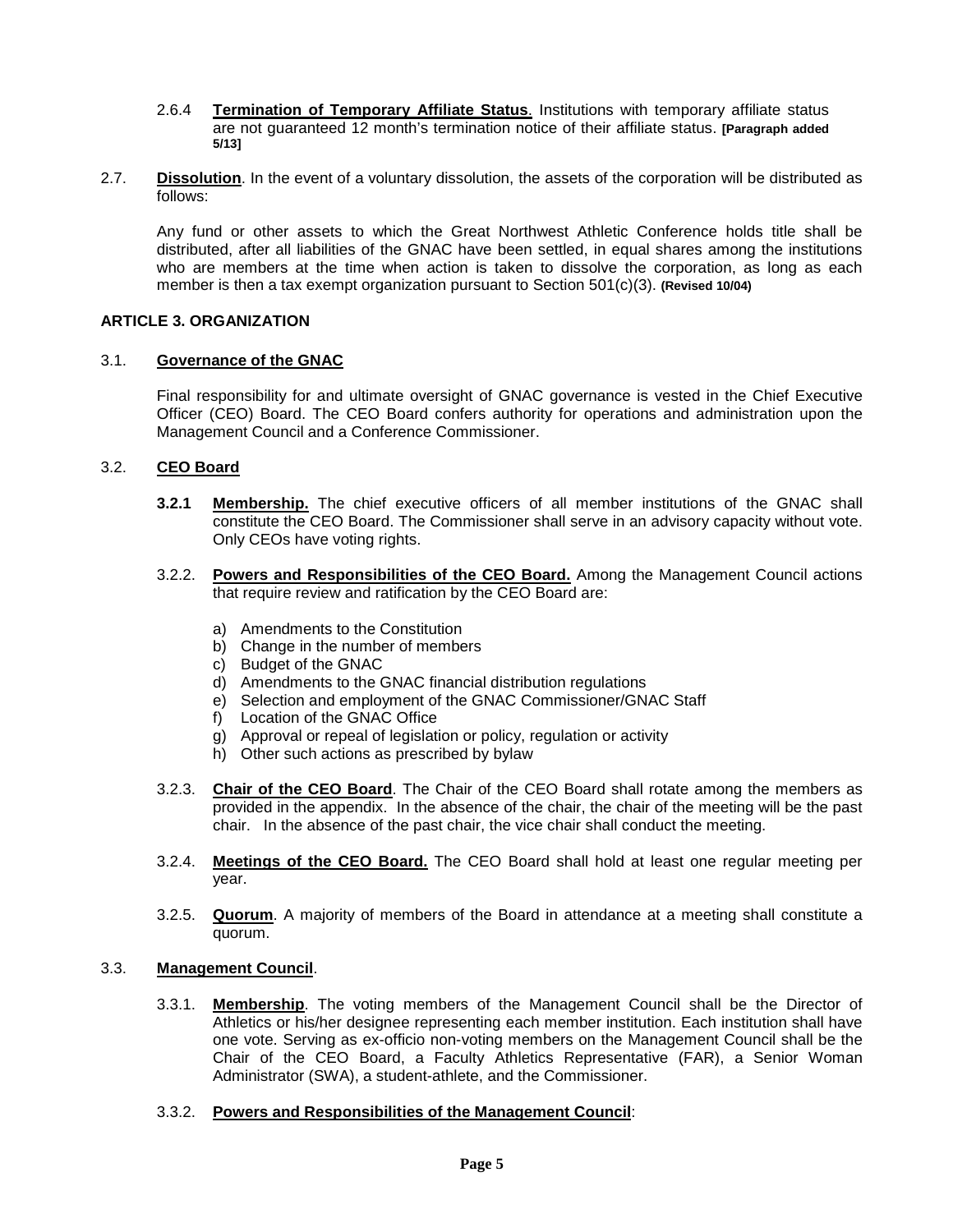- a) Recommend to the CEO board legislation, policy, regulation, or activity pertaining to the GNAC.
- b) Recommend to the CEO Board the selection of the GNAC Commissioner and other employees deemed necessary, prescribe their duties and establish the terms and conditions of their employment.
- c) Appoint committees for any designated purpose.
- d) Recommend to the CEO Board approval of the annual budget for the next fiscal year.
- 3.3.3. **Officers of the Management Council**. A President, who shall be designated from among the Council voting members, shall preside at all meetings of the Management Council. (The Past President of the Council shall preside in the absence of the President.) The President shall serve according to the rotation listed in the appendix. The new President shall begin his/her duties at the conclusion of the Spring Meeting.
- 3.3.4. **Meetings**. The Management Council shall hold at least three regular meetings each year.
- 3.3.5. **Quorum.** Representatives of a majority of the member institutions shall constitute a quorum. Fewer than a quorum may meet as an advisory committee empowered to discuss the Council agenda, to recommend action, and to call a special meeting.

## 3.3.6 **Advisory Groups**.

- 3.3.6.1 **Faculty Athletic Representatives Group**. The FAR Group shall meet at least once annually to provide counsel to the Management Council.
- 3.3.6.2 **Senior Woman Administrators Group**. The SWA Group shall meet at least once annually to provide counsel to the Management Council.
- 3.3.6.3 **Student –Athlete Advisory Committee**. The Student-Athlete Advisory Committee shall meet at least once annually and will consist of the chair of each member institution's Student-Athlete Advisory Board. The SAAC shall present an annual report to the Council.
- 3.3.7 **Standing Committees**. The standing committees of the GNAC shall include the Appeals Committee, the Finance Committee and such other committees as shall be created by Bylaw.
	- 3.3.7.1. **Appeals Committee.** The committee shall be composed of athletic directors (five or six) and faculty athletic representatives (five or six) selected by the Management Council for a two-year term (**See Appendix C of GNAC Constitution for rotation**). During each term, each GNAC member school will be represented on the committee either by its athletic director or its FAR. Each institution's representative will rotate between its athletic director and FAR during each subsequent term of the committee. The committee shall also include two Compliance Coordinators selected out of the current rotation. The Compliance Coordinators shall serve in an advisory, non-voting capacity. The committee shall rule on cases submitted to it by the Conference office, including waiver requests related to satisfactory progress, appeals of rulings on unsportsmanlike conduct and in cases of GNAC or NCAA rules violations in which the committee may determine which teams and/or individuals will represent the conference in post-season play. The institutional representative of the accused or petitioning institution shall present the appeal and be available to answer questions from the Appeals Committee but will be recused from further Committee discussion and any voting. Rulings of the committee shall be by majority vote of those present and eligible to vote, and shall be final. In case of a tie, the Commissioner will cast the tie-breaking vote [**Revised 10/04; Revised 10/07; Revised 5/13]**.
	- 3.3.7.2. **Finance Committee**. The Finance Committee shall consist of at least three athletic administrators. The Committee shall audit expenditures annually, make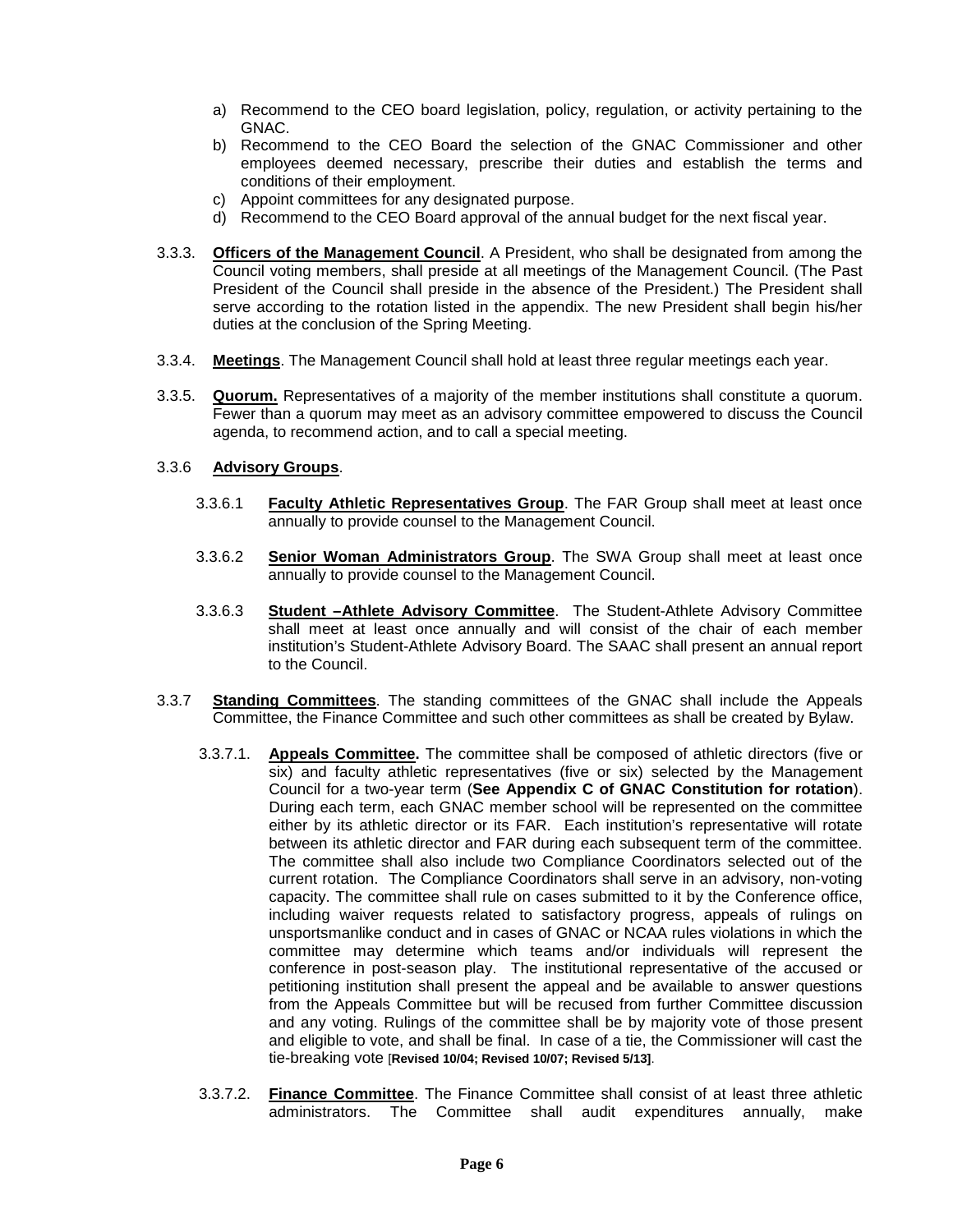recommendations for future year budgets, and make recommendations on all financial issues to the Management Council.

- 3.4. **Commissioner**. The GNAC shall employ a Commissioner for a specified period of time determined by the CEO Board, commencing July 1. On or before the Spring meeting of the year current employment ceases, the Commissioner will be informed whether employment will be continued for the succeeding year(s). Conversely, the Commissioner will give notice at the Spring Meeting whether his/her services will continue for the succeeding year(s). The Commissioner is authorized to sign contracts or other legal documents on behalf of the GNAC, consistent with guidelines that may be established from time to time by the Management Council and approved by the CEO Board.
	- 3.4.1 Other Personnel. The Commissioner shall employ such administrative personnel as the CEO Board agrees are necessary for the effective conduct of the business of the GNAC.

## **ARTICLE 4. FINANCES**

- 4.1. **General Principles**. The fiscal year of the GNAC shall be from July 1 of each year to June 30 of the ensuing year.
- 4.2. **Budget**. The budget shall include estimates of the general operating expenses of the GNAC and, insofar as possible, specific estimates of items of income and expenditures. The Management Council shall review and amend, if deemed necessary, the proposed budget prior to CEO Board action.
- 4.3. **Disbursement Authorization**. Approval of the budget by the CEO Board shall serve as authorization for disbursements consistent with the approved budget.
- 4.4. **Contingency Fund**. The GNAC will maintain a "contingency fund" that will be invested in an interest bearing account. The purpose of the contingency fund is to cover any GNAC contractual obligations and financial shortfalls. The contingency fund will be replenished, as required, from surplus income as determined at the Fall Meeting.

#### **ARTICLE 5. INDEMNIFICATION**

5.1. Each director, member, or officer of the GNAC or member of a committee of the Council, and each person who serves or has served at the request of the GNAC, as a trustee, director, officer, partner, employee, or agent of any other corporation, partnership, joint venture, trust or other enterprise, shall be indemnified by the GNAC to the fullest extent permitted by the non-profit corporation laws of the state of Washington as they may be in effect from time to time; provided, however, that the preceding shall not require the GNAC to indemnify any person for any liability, tax or expense to the extent it results in the imposition of tax under Section 4958 of the Internal Revenue Code. The GNAC may purchase and maintain insurance on behalf of any such person against any liability asserted against and incurred by such person in any such capacity or arising out of his or her status as such, whether or not the GNAC would have power to indemnify such person against such liability under the preceding sentence. The GNAC may, to the extent authorized from time to time by the Council, grant rights to indemnification to employees or agents of the GNAC and others to the fullest extent provided under the laws of the state of Washington as they may be in effect from time to time.

## **ARTICLE 6. ARBITRATION**

6.1. Any dispute regarding the interpretation or application of, or compliance with any provision of this Constitution, the Bylaws, the Articles of Incorporation, and/or Sports Regulations of the GNAC will be resolved exclusively by binding arbitration. Any arbitration hereunder shall be conducted under the Rules of the American Arbitration Association as modified herein and shall take place in Whatcom County, Washington.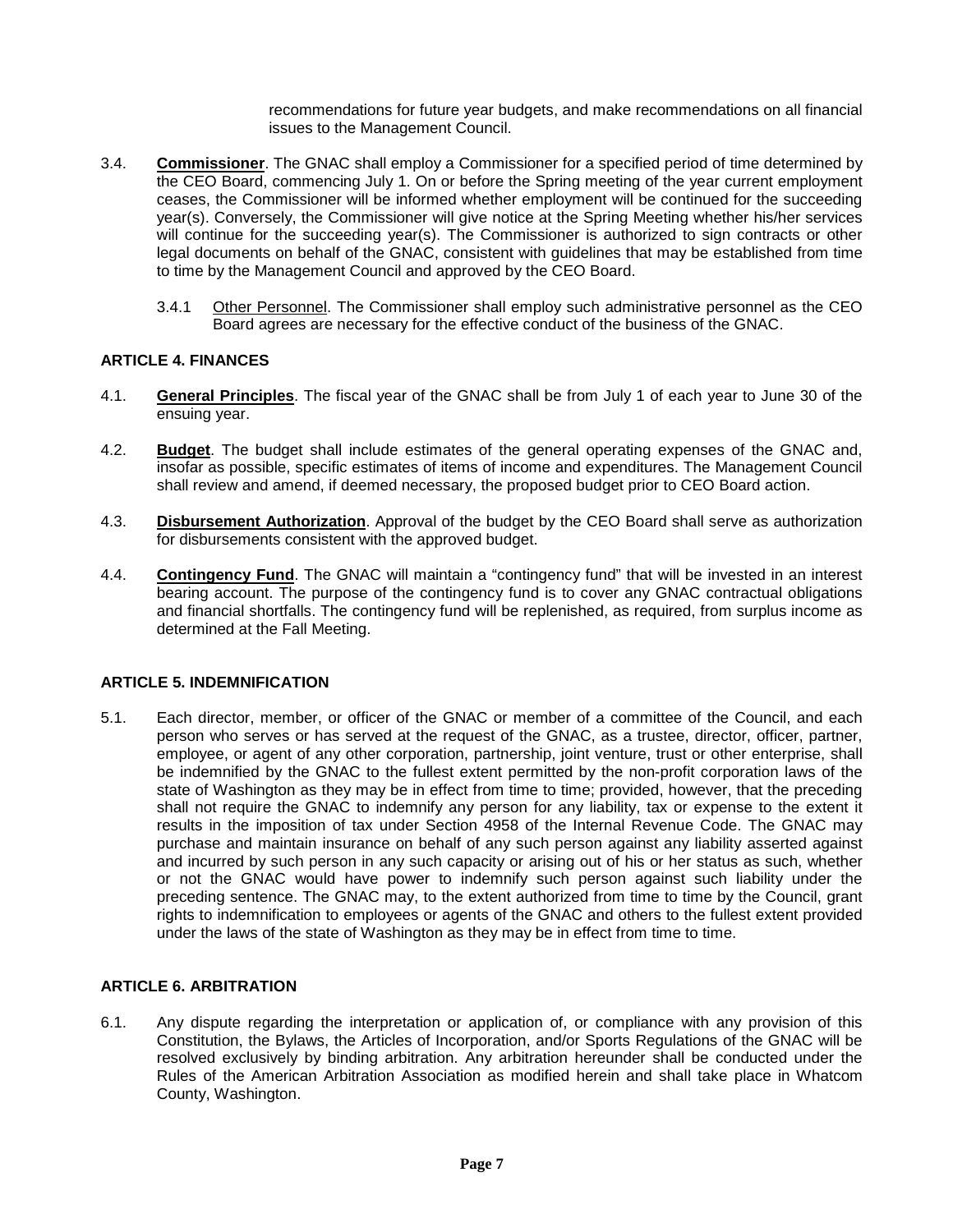The arbitration provisions of this Constitution and Bylaws shall not prevent any party from obtaining injunctive relief from a court of competent jurisdiction to enforce the obligations of the other party hereunder for which such party may require provisional relief pending a decision on the merits by the arbitrator, and consent is hereby granted to the exclusive jurisdiction of Washington courts for such purpose. The arbitrator shall have authority to award any remedy or relief that a court of competent jurisdiction could grant in conformity to applicable law.

## **ARTICLE 7. AMENDMENTS**

- 7.1. **Amendment Procedure**. This Constitution may be amended, upon three weeks written notice to such representative of each member, by a two-thirds (2/3) affirmative vote of the members at any Management Council meeting, subject to final approval by a majority of CEO Board.
- 7.2. **Amendment Without Meeting**. If the President or the Commissioner deems it necessary, a change in the Constitution may be submitted to the members between meetings. An affirmative vote of 2/3 of the Management Council shall be required to approve or adopt such proposals, subject to final approval by a majority of the CEO Board.

## **ARTICLE 8. BYLAWS**

8.1. The Conference may adopt Bylaws that shall be consistent with this Constitution by a majority vote of the Management Council and the subsequent approval of the CEO board. Should there be any inconsistency between this Constitution and the Bylaws, this Constitution shall prevail.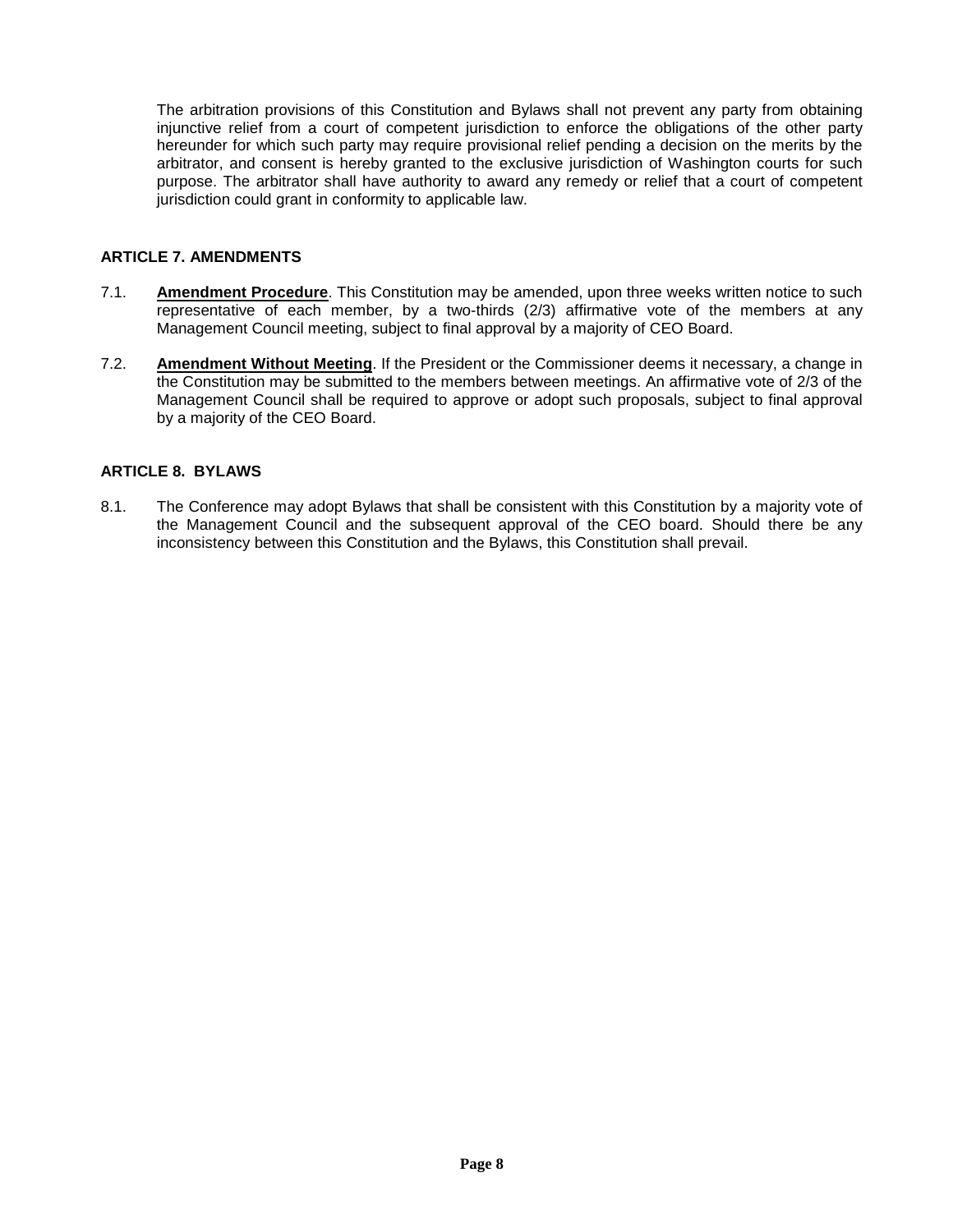## **Appendix A**

#### **Rotation of the President of the Management Council and Chair of the CEO Board:**

The rotation will follow the order listed below. The Chair of the CEO Board and Management Council will each serve for two years. If there is a new CEO at a member institution who is next in line for the chair position, then the decision on the rotation will be returned to the CEO Council for determination.

| Year                    | <b>School</b>                        |
|-------------------------|--------------------------------------|
| $2008 - 09 - 2009 - 10$ | Seattle Pacific University           |
| $2010 - 11 - 2011 - 12$ | <b>Western Oregon University</b>     |
| $2011 - 12 - 2012 - 13$ | Western Washington University        |
| $2013 - 14 - 2014 - 15$ | University of Alaska Fairbanks       |
| $2015 - 16 - 2016 - 17$ | Saint Martin's University            |
| $2017 - 18 - 2018 - 19$ | University of Alaska Anchorage       |
| $2019 - 20 - 2020 - 21$ | Montana State University Billings    |
| $2021 - 22 - 2022 - 23$ | <b>Central Washington University</b> |
| $2023 - 24 - 2024 - 25$ | Northwest Nazarene University        |
| $2025 - 26 - 2026 - 27$ | <b>Simon Fraser University</b>       |
| $2027 - 28 - 2028 - 29$ | Concordia University                 |

The rotation continues, repeating from the top of the list.

**Note**: The original selection process was random by draw, with two pools of five schools. One pool included the five institutions located in the State of Washington with the other pool composed of the remaining members. The purpose of the two pools was to rotate the officers in and out of Washington State.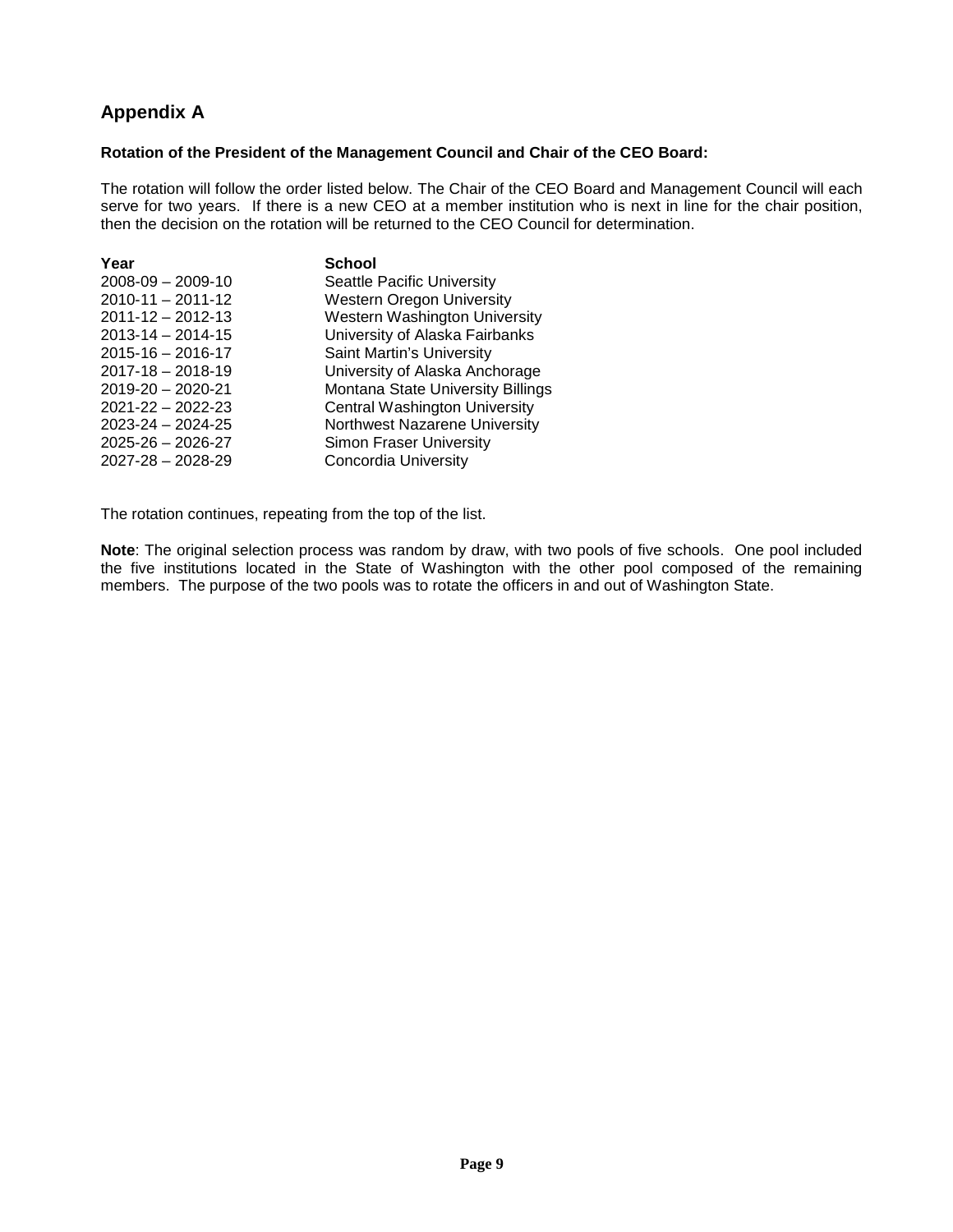## **Appendix B**

| <b>Women's Sports</b><br><b>Official Conference</b>                             | <b>UAA</b> | <b>UAF</b>         | <b>CWU</b>     | <b>MSUB NNU</b>     |        | <b>SMU</b>                               | <b>SPU</b>                     | <b>SFU</b>          | WOU                 | <b>WWU</b>         |
|---------------------------------------------------------------------------------|------------|--------------------|----------------|---------------------|--------|------------------------------------------|--------------------------------|---------------------|---------------------|--------------------|
| Basketball                                                                      | x          | x                  | X              | X                   | X      | x                                        | X                              | X                   | x                   | X                  |
| <b>Cross Country</b>                                                            | X          | X                  | $\pmb{\times}$ | X                   | X      | X                                        | $\pmb{\times}$                 | $\pmb{\mathsf{x}}$  | X                   | Χ                  |
| Soccer                                                                          |            |                    | X              | X                   | x      | X                                        | X                              | X                   | X                   | X                  |
| Softball                                                                        |            |                    | $\pmb{\times}$ | $\pmb{\mathsf{X}}$  | Χ      | $\pmb{\mathsf{x}}$                       |                                | X                   | $\pmb{\mathsf{X}}$  | $\pmb{\mathsf{X}}$ |
| <b>Outdoor Track &amp; Field</b>                                                | X          |                    | $\pmb{\times}$ | X                   | X      | $\pmb{\mathsf{x}}$                       | X                              | X                   | $\pmb{\times}$      | $\pmb{\times}$     |
| Indoor Track & Field                                                            | X          |                    | X              | X                   | x      | X                                        | $\mathsf{x}$                   | $\mathsf{x}$        | X                   | X                  |
| Volleyball<br><b>Other Sports</b>                                               | X          | X                  | $\pmb{\times}$ | x                   | x      | X                                        | X                              | X                   | $\pmb{\times}$      | X                  |
| Golf                                                                            |            |                    |                | X                   | X      | $\pmb{\chi}$                             |                                | $\pmb{\mathsf{X}}$  |                     | $\pmb{\mathsf{x}}$ |
| Gymnastics                                                                      | X          |                    |                |                     |        |                                          | $\pmb{\chi}$                   |                     |                     |                    |
| Rifle                                                                           |            | X                  |                |                     |        |                                          |                                |                     |                     |                    |
| Rowing                                                                          |            |                    |                |                     |        |                                          | $\mathsf{x}$                   |                     |                     | X                  |
| Skiing                                                                          | X          | X                  |                |                     |        |                                          |                                |                     |                     |                    |
| Swimming                                                                        |            | $\mathsf{x}$       |                |                     |        |                                          |                                | X                   |                     |                    |
| Tennis                                                                          |            |                    |                | X                   |        |                                          |                                |                     |                     |                    |
| Wrestling                                                                       |            |                    |                |                     |        |                                          |                                | X                   |                     |                    |
|                                                                                 |            |                    |                |                     |        |                                          |                                |                     |                     |                    |
| <b>Men's Sports</b>                                                             | <b>UAA</b> | <b>UAF</b>         | <b>CWU</b>     | <b>MSUB NNU</b>     |        | <b>SMU</b>                               | <b>SPU</b>                     | <b>SFU</b>          | WOU                 | <b>WWU</b>         |
|                                                                                 |            |                    |                |                     |        |                                          |                                |                     |                     |                    |
| <b>Official Conference</b>                                                      |            |                    |                |                     |        |                                          |                                |                     |                     |                    |
| <b>Baseball</b>                                                                 |            |                    | X              | Χ                   | X      | X                                        |                                |                     | X                   |                    |
| Basketball                                                                      | X          | X                  | X              | X                   | X      | X                                        | $\pmb{\mathsf{x}}$             | X                   | X                   | X                  |
| <b>Cross Country</b>                                                            | x          | X                  | $\pmb{\chi}$   | $\pmb{\times}$      | x      | $\pmb{\chi}$                             | $\pmb{\chi}$                   | $\pmb{\chi}$        | $\pmb{\times}$      | $\pmb{\times}$     |
| *Football                                                                       |            |                    | X              |                     |        |                                          |                                | X                   | X                   |                    |
| Golf                                                                            |            |                    |                | x                   | X      | x                                        |                                | X                   |                     | X                  |
| Soccer                                                                          |            |                    |                | $\pmb{\times}$      | Χ      | $\pmb{\times}$                           | $\pmb{\mathsf{x}}$             | $\pmb{\mathsf{x}}$  |                     | X                  |
| <b>Outdoor Track &amp; Field</b><br>Indoor Track & Field<br><b>Other Sports</b> | X<br>X     |                    | X<br>X         | X<br>$\pmb{\times}$ | X<br>X | $\pmb{\mathsf{x}}$<br>$\pmb{\mathsf{x}}$ | X<br>$\boldsymbol{\mathsf{X}}$ | X<br>$\pmb{\times}$ | X<br>$\pmb{\times}$ | X<br>X             |
| Ice Hockey                                                                      | x          | X                  |                |                     |        |                                          |                                |                     |                     |                    |
| Rifle                                                                           |            | $\pmb{\mathsf{x}}$ |                |                     |        |                                          |                                |                     |                     |                    |
| Crew                                                                            |            |                    |                |                     |        |                                          | $\pmb{\mathsf{X}}$             |                     |                     | X                  |
| Skiing                                                                          | X          | X                  |                |                     |        |                                          |                                |                     |                     |                    |
| Tennis                                                                          |            |                    |                | X                   |        |                                          |                                |                     |                     |                    |
| Swimming<br>Wrestling                                                           |            |                    |                |                     |        |                                          |                                | X                   |                     |                    |

\*Humboldt State, Dixie State and Azusa Pacific are affiliate members for football only; for 2013, University of Mary and South Dakota School of Mines are affiliate members for men's soccer only.